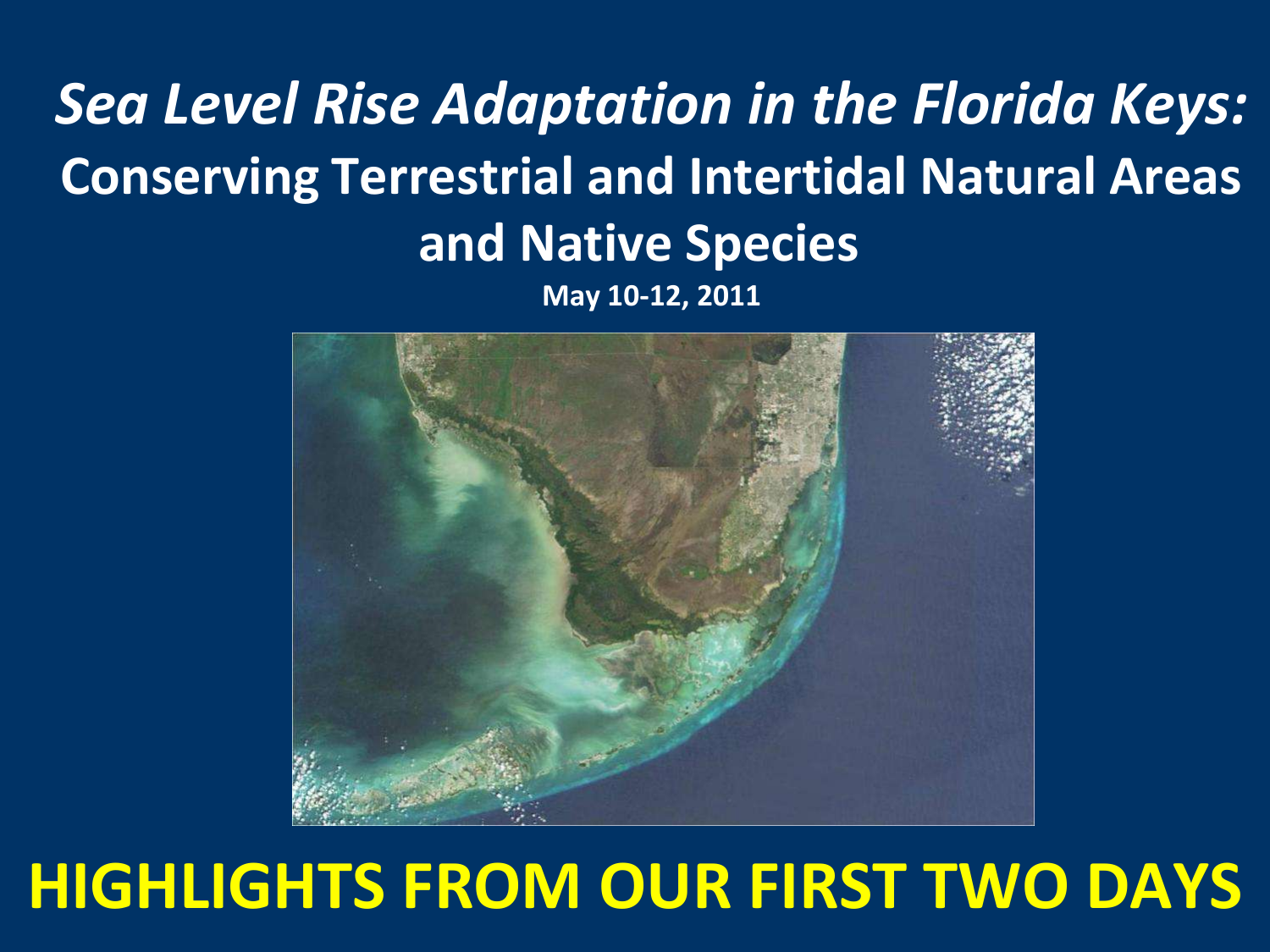## **Workshop Objectives**

- **Share information about past, current and future research, monitoring and management efforts focused on SLR in the Florida Keys**
- **Lay the foundation for a prioritized Florida Keys SLR research agenda and long-term monitoring network**
- **Begin to identify best management practices for adapting to SLR in the Florida Keys and similar ecosystems**
- **Compile existing information and begin prioritizing research, monitoring and management needs for a synthesis report**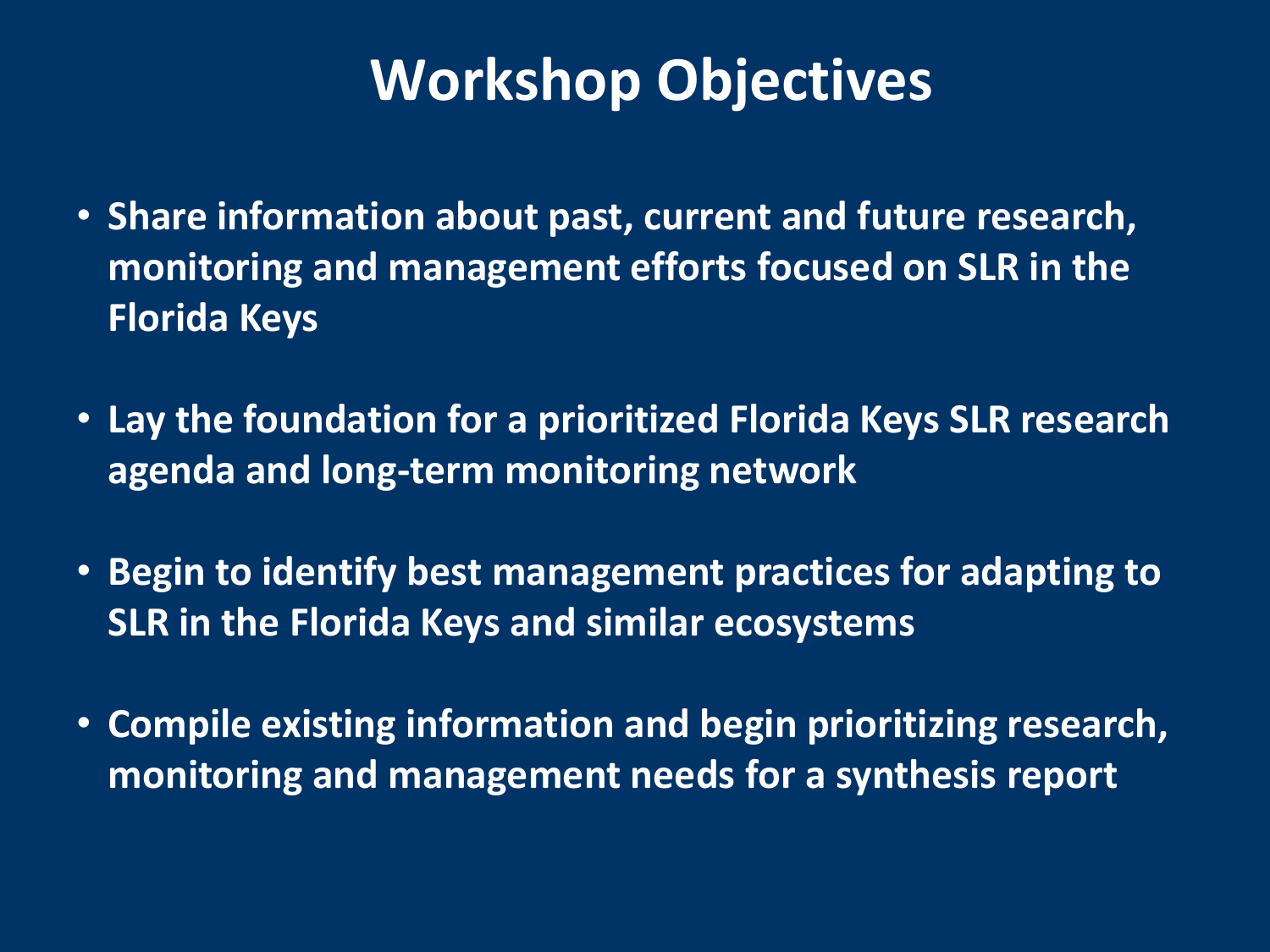#### **Day 1: Intro, Management Perspectives**

- **Overview of the topic**
- **Updates from local, state, and federal entities working to address climate change and sea level rise**
	- **Monroe County (Stock Island Firehouse)**
	- **South Florida Water Management District**
	- **Florida Fish & Wildlife Conservation Commission**
	- **National Park Service**
	- **US Fish & Wildlife Service**
	- **Department of Defense (Naval Air Station)**
	- **National Oceanic & Atmospheric Administration**
- **EVERYONE is working on climate change / sea level rise**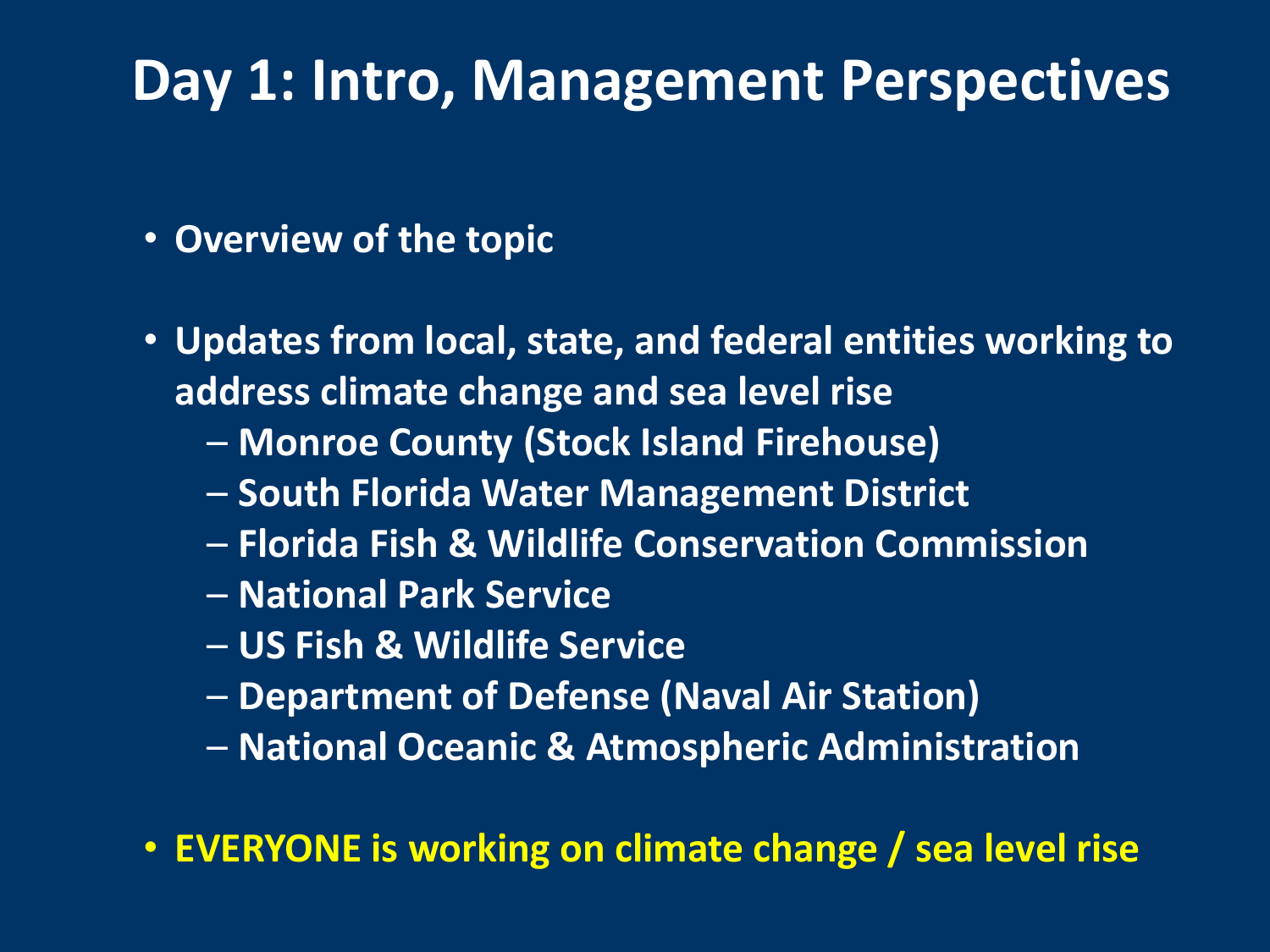### **Day 1: Field Visit**



**Trip to multiple field sites to learn about species and habitats at risk, and to discuss current and/or needed research and monitoring (Curry Hammock, Long Beach, Watson Boulevard, Refuge Nature Trail, Big Pine Slough)**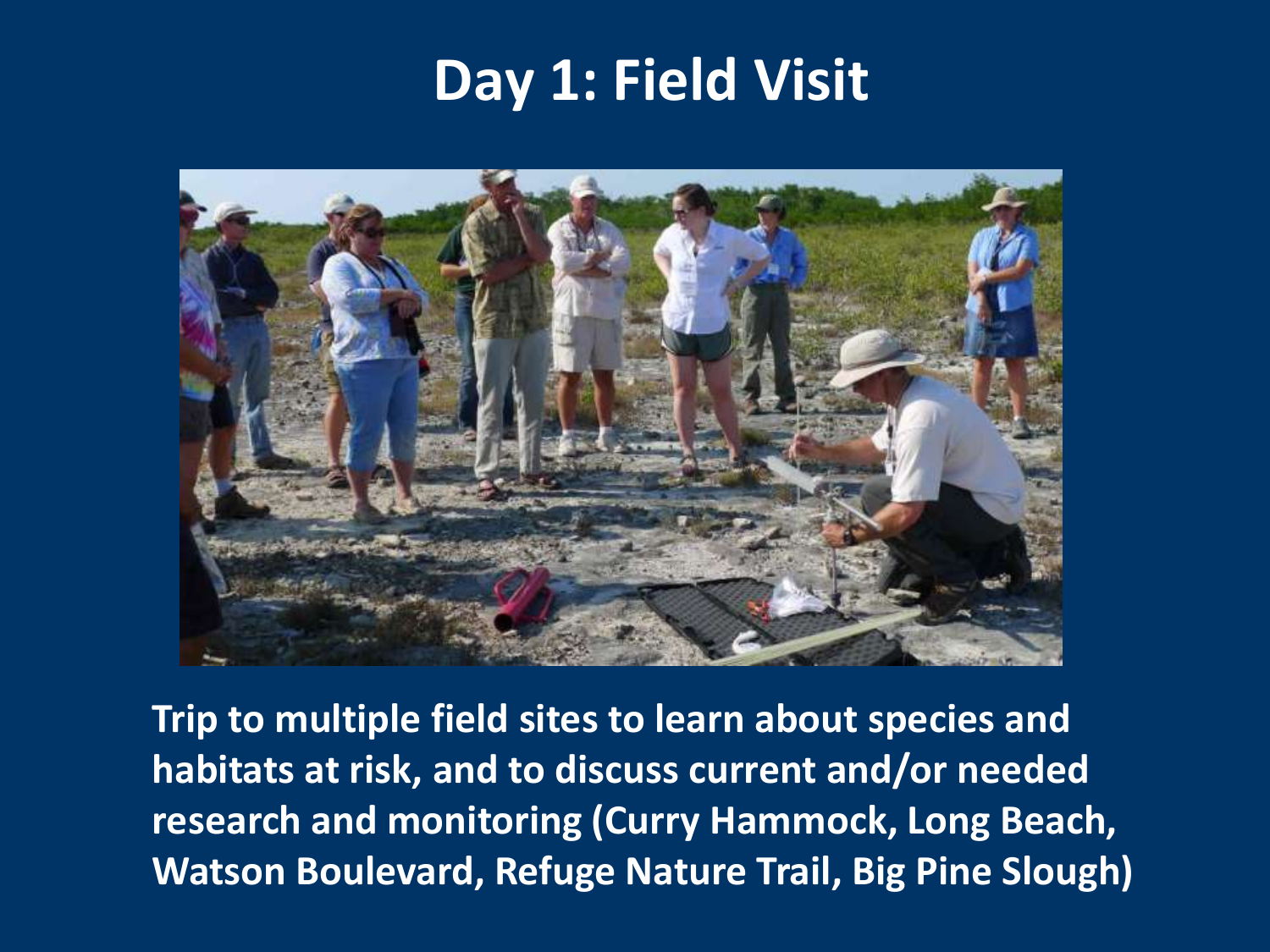#### **Day 2: SLR Impacts and Management Interventions**

# **HABITATS / COMMUNITIES**

- **Mangroves**
- **Lagoonal ponds**
- **Coastal wetlands**
- **Pine rocklands**
- **Rare plants**
- **Freshwater lenses**
- **Plant community boundary dynamics**





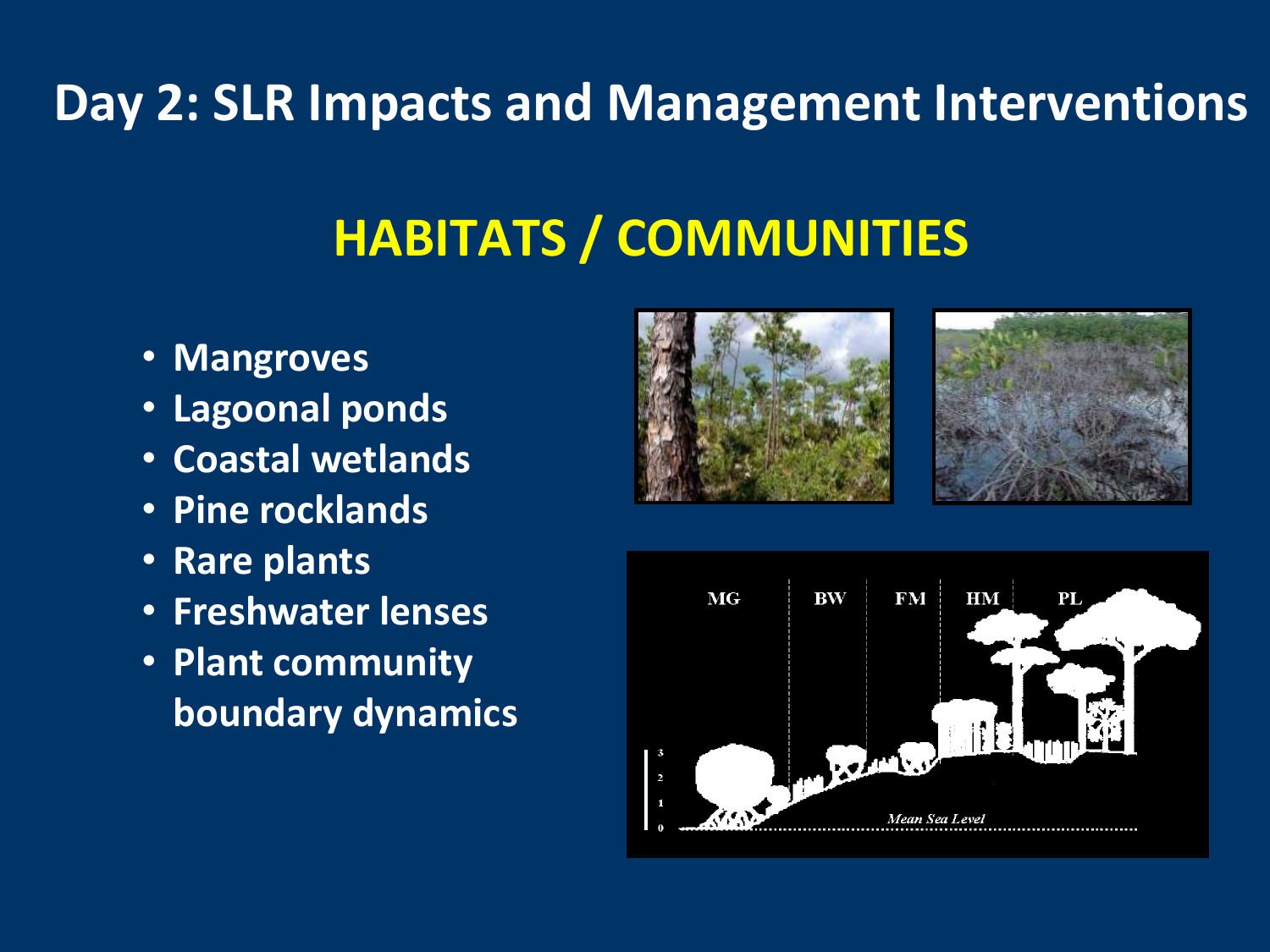# **How will different habitats/communities do?**

- **Species adapted to flooding have a better chance**
- **Coastal fringing red mangroves may do better than black and white mangroves**
- **But uncertainty exists…**
- **Rare plant species will be heavily impacted**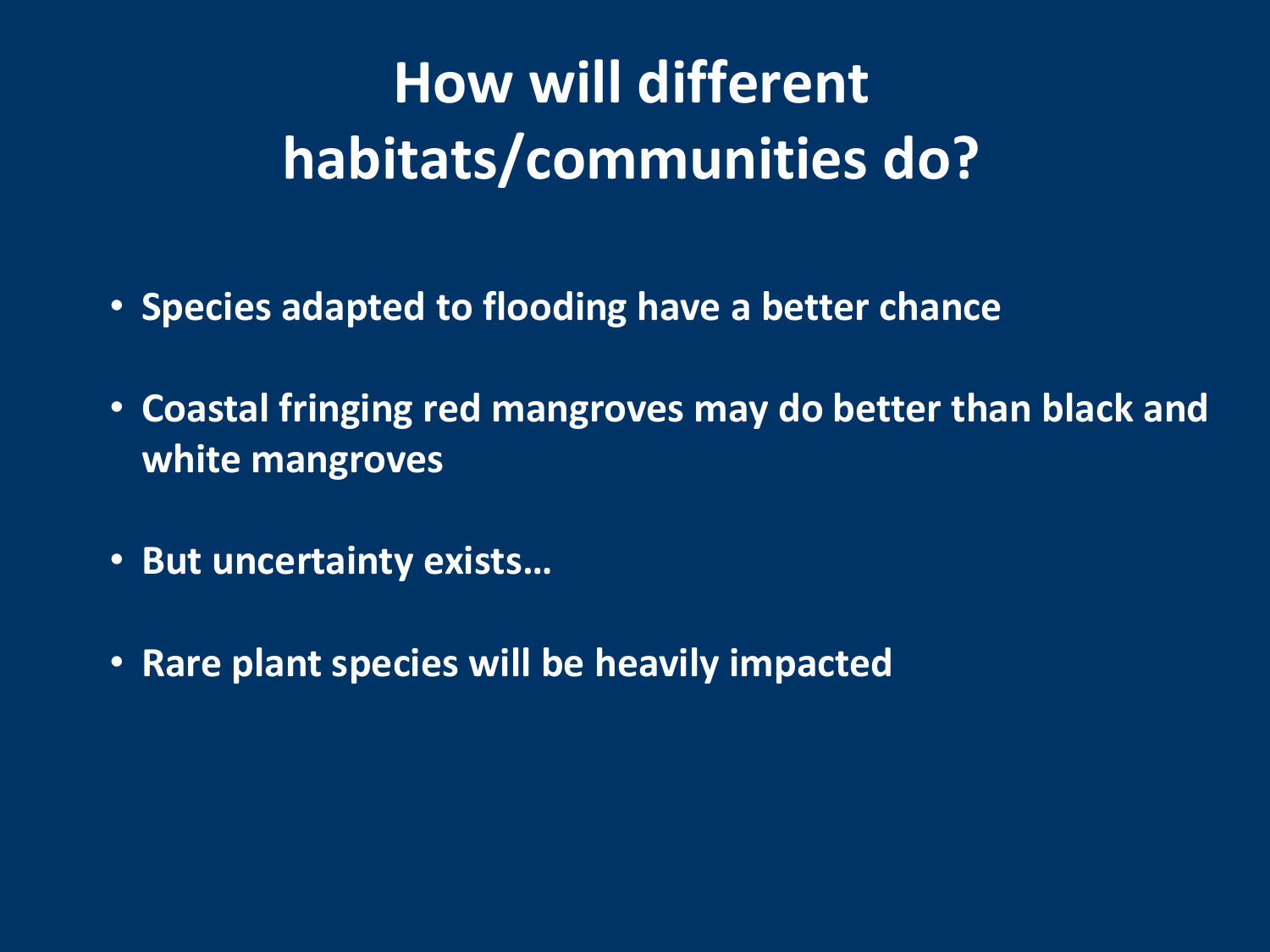- **Identify core areas with higher elevations, protect these areas, and manage them well**
- **Keep ecosystems as healthy as possible:**
	- **Fire management (prescribed burns)**
	- **Exotic plant control**
- **Don't put up barriers that prevent wetland plants from migrating inland/upslope (e.g. seawalls, roads)**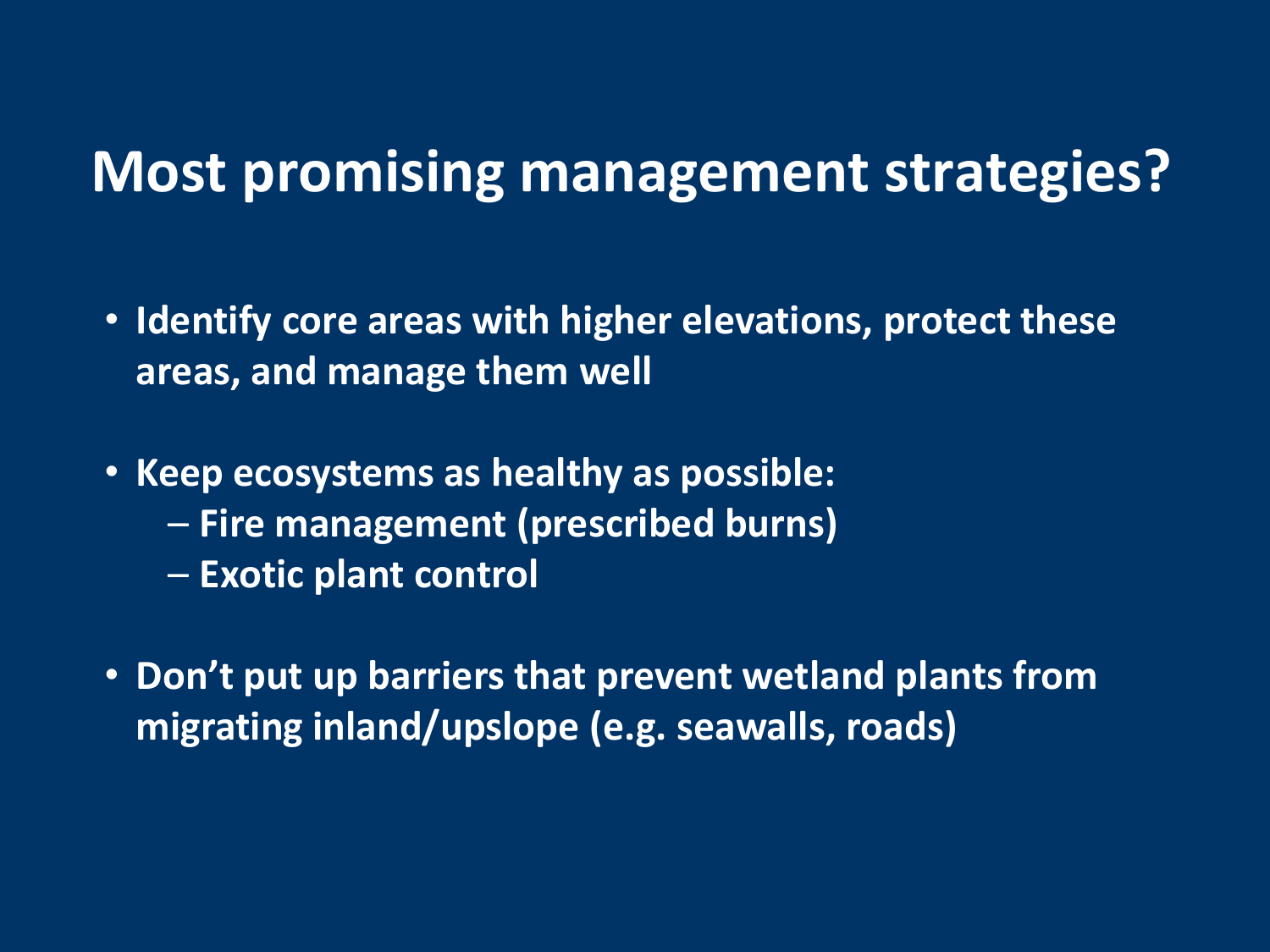• **Enhance freshwater lens recharge**

- **Maybe block some mosquito ditches (so freshwater does not drain out)**
- **Explore ways to manage boat canals so less freshwater flows out**
- **Explore potential for using (well-treated) wastewater for recharge**
- **Direct limited restoration dollars towards projects that can help with SLR adaptation**
- **Think about good management of expanding marine area!**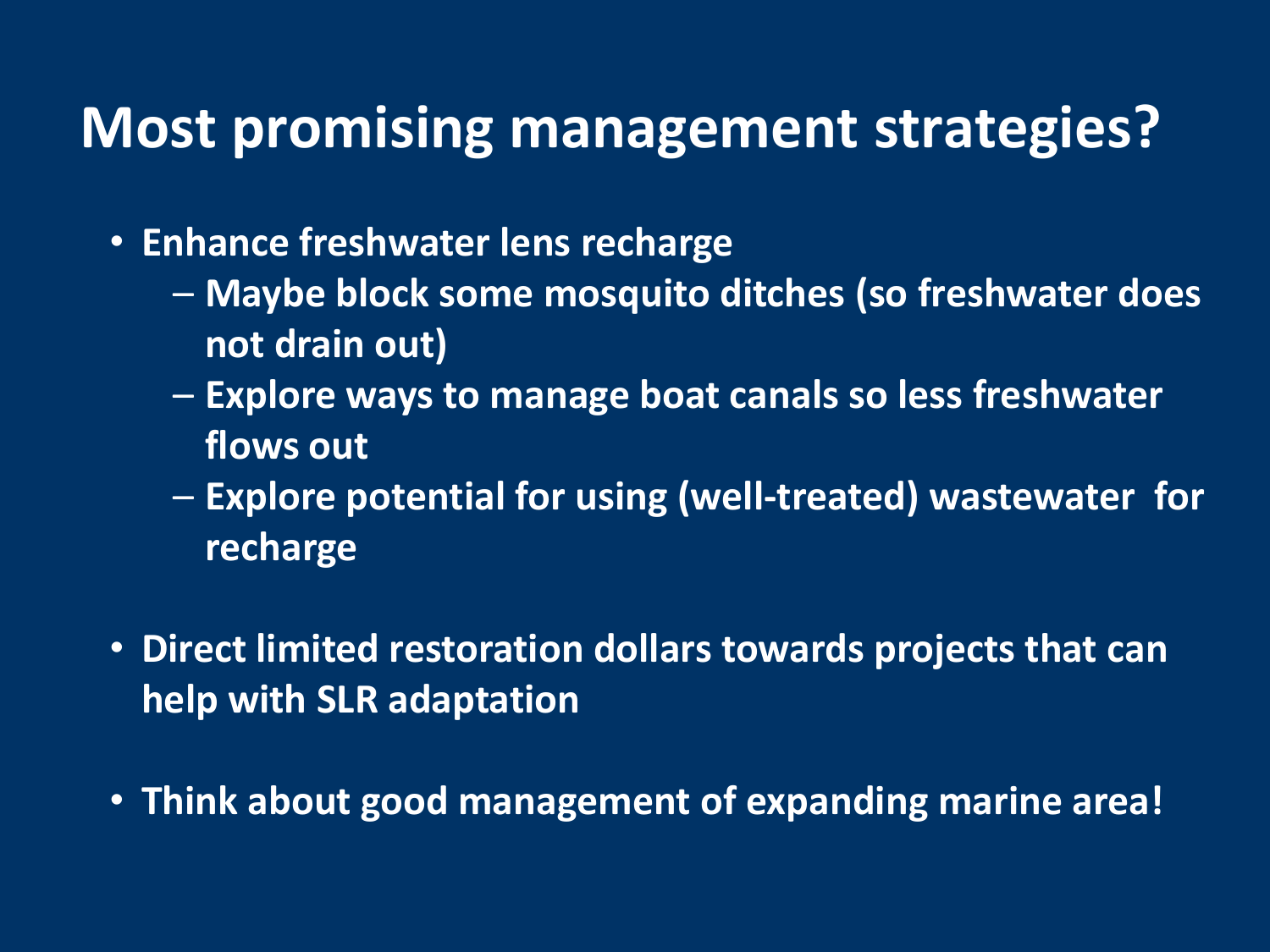#### **Day 2: SLR Impacts and Management Interventions**

#### **SPECIES**

- **Birds**
- **Lower Keys Marsh Rabbit**
- **Key Deer**
- **Key Largo Woodrat**
- **Cottonmouse**
- **Key Tree Cactus**
- **Butterflies**
- **Insects**



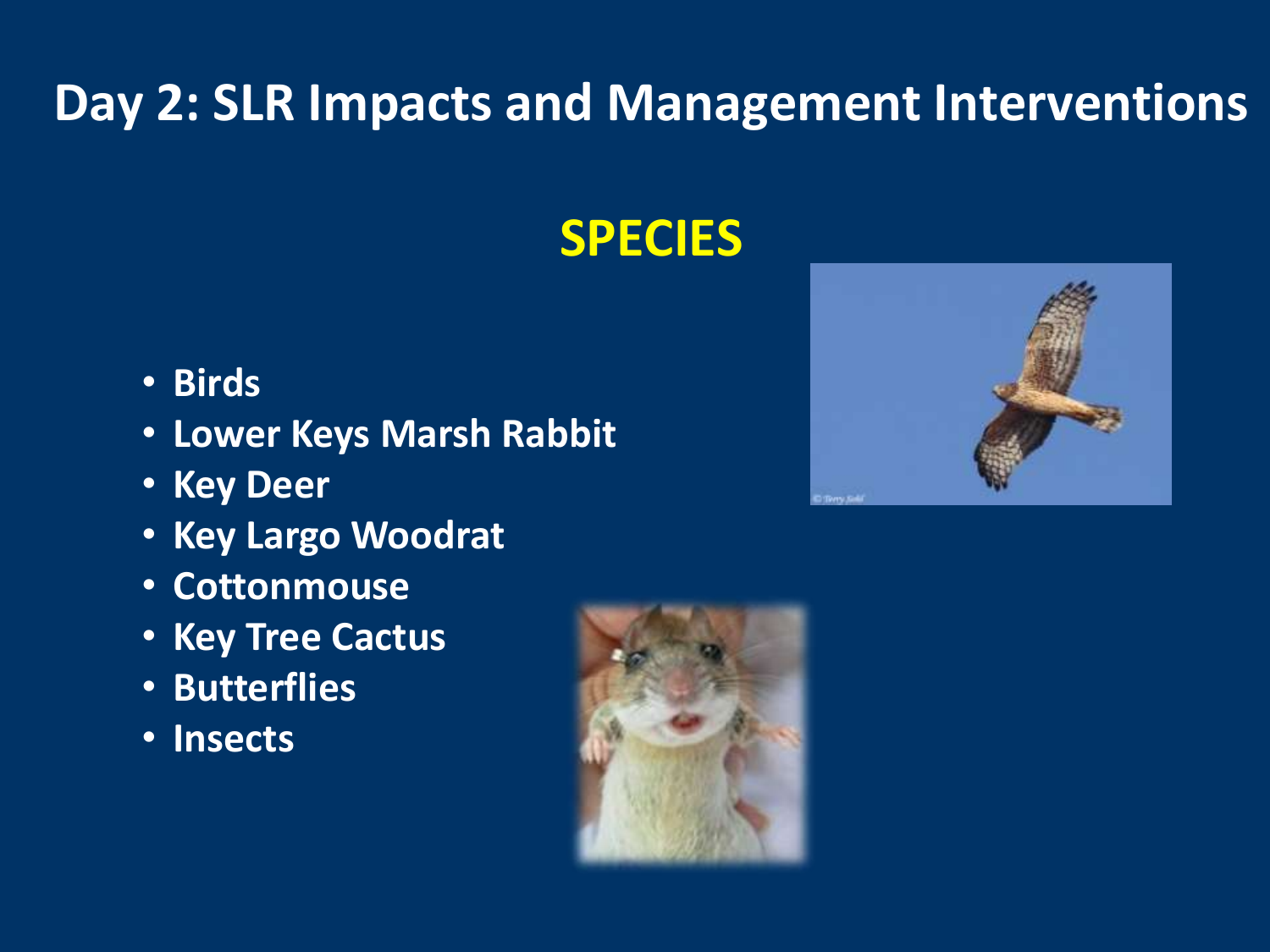### **How will different species do?**

- **Cottonmouse will do better than the woodrat because it can use more diverse habitat**
- **Some Key tree cactus may be more tolerant of salt than others (focus on these genotypes)**
- **Survival depends on how** *fast* **SLR happens**
- **Exotic species seem to do well under disturbance…**
- **Butterflies not doing well – imperiled will be first to go**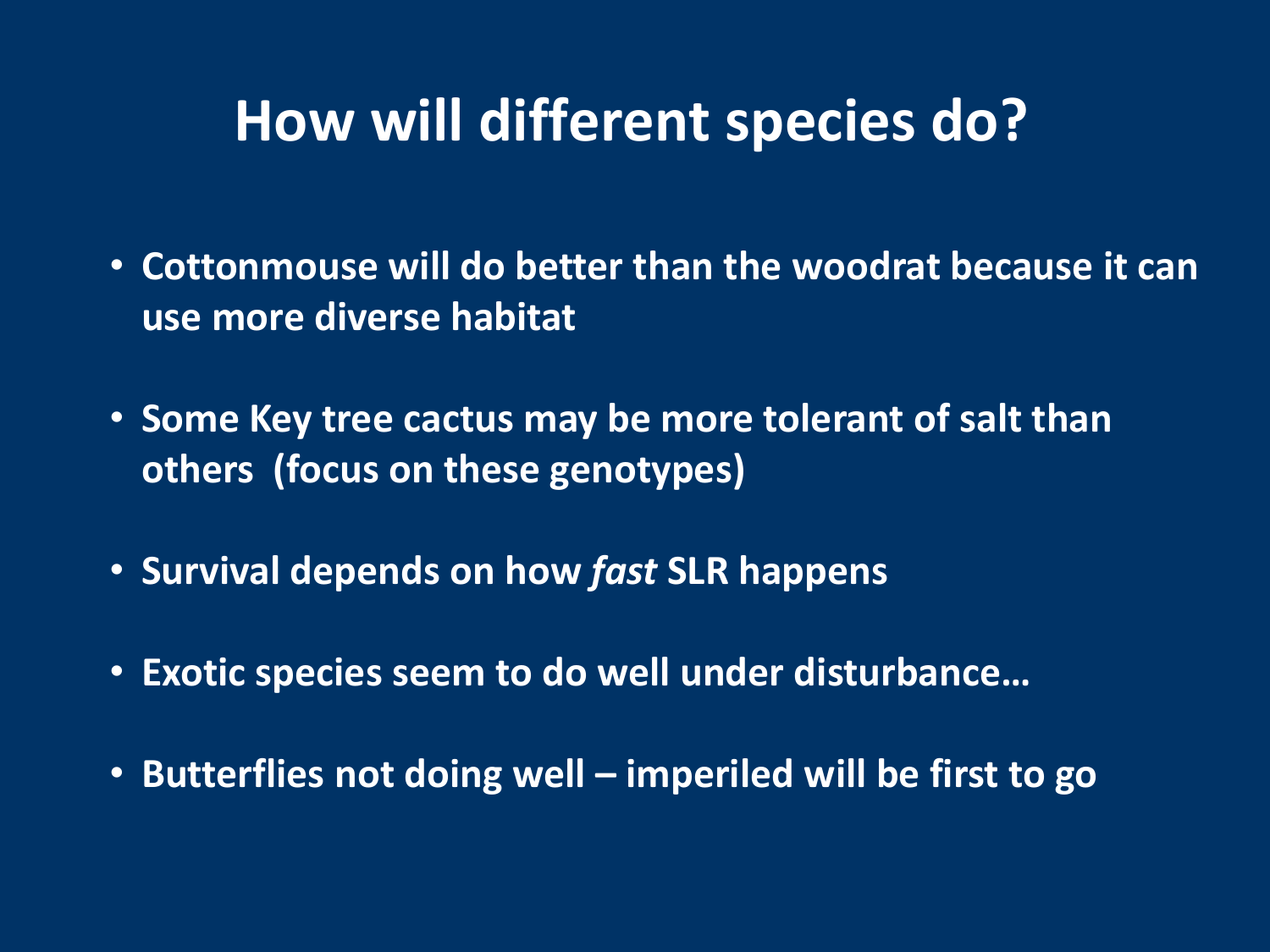# **How will different species do?**

- **Bird species survival will depend on how their populations are doing now… And whether their habitat needs are met**
- **Some insects will be wiped out by SLR**
- **Lower Keys Marsh Rabbit prospects are not good… But what we learn by studying this species can help us protect similar species to the north**
- **Plan for groups of species rather than one individual species – want to save as many as we can…**



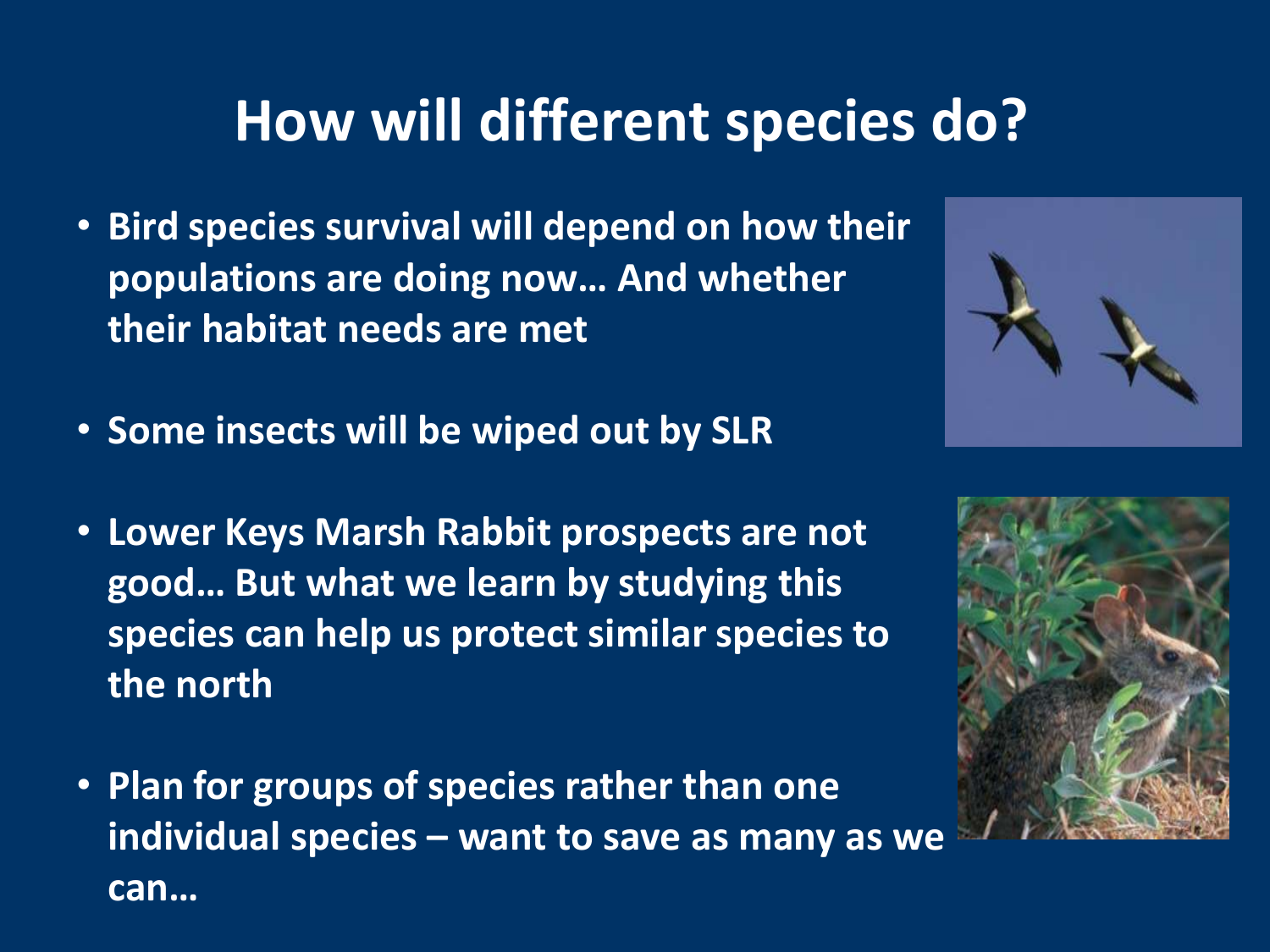- **Fire management**
- **Integrated predator management (e.g. raccoons, feral cats)**
- **Clean out water holes and open hardwoods for Key Deer**
- **Think now about areas to target for conservation easements and acquisition (plan ahead before development pressures develop on inland areas)**
- **Look for approaches that help multiples species – get the most "bang for the buck" possible**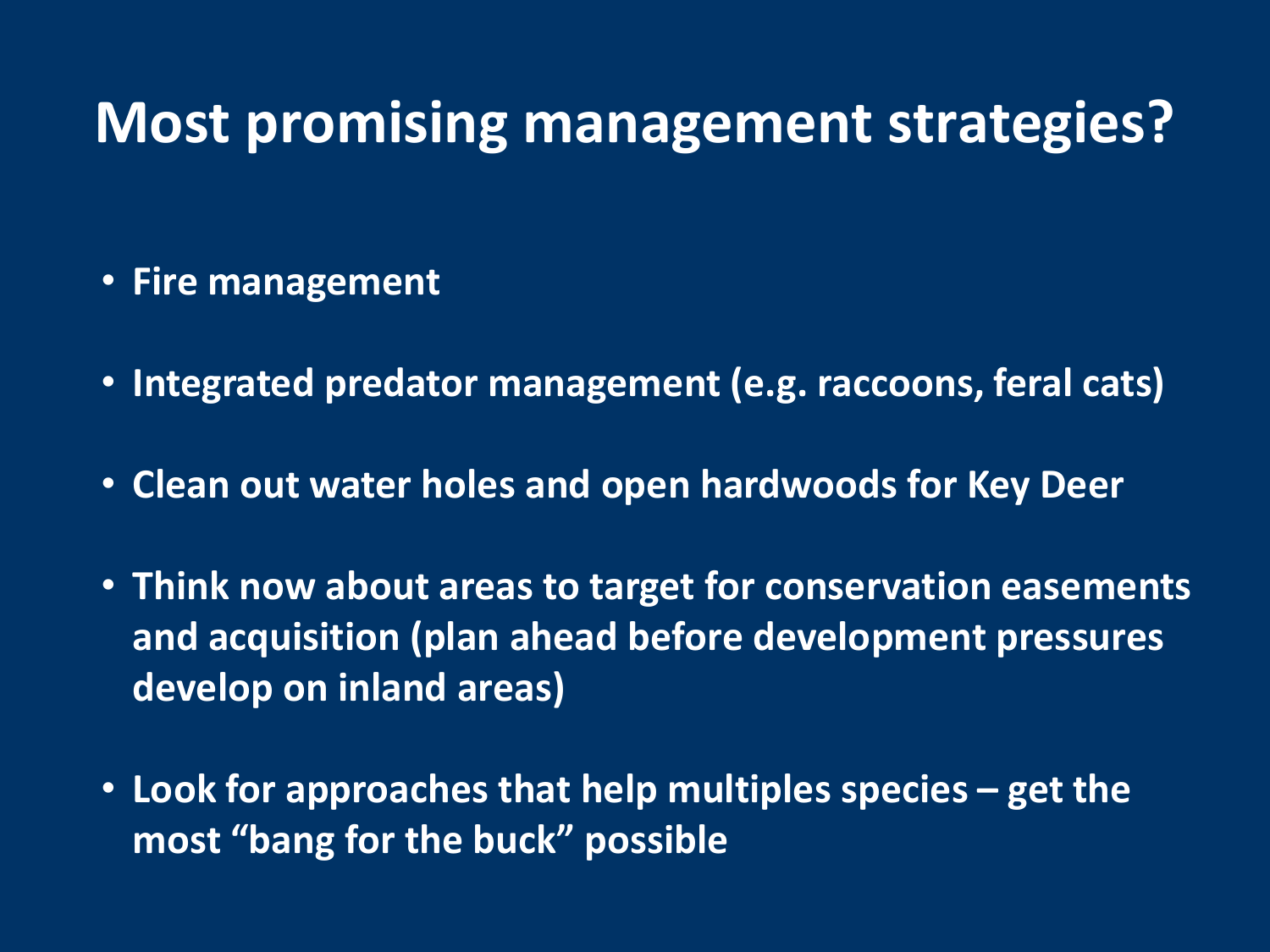- **Ultimately there are some species that will have to be moved to zoos or perhaps relocated to other areas (e.g. Caribbean islands) if they are going to persist**
- **Research!**
	- **Why is the woodrat population declining?**
	- **Why are butterflies doing** *well* **in an urban area (Key West)?**
	- **Looking at SLR and fire impacts together**
	- **Try out herbivore exclusions for tree cactus**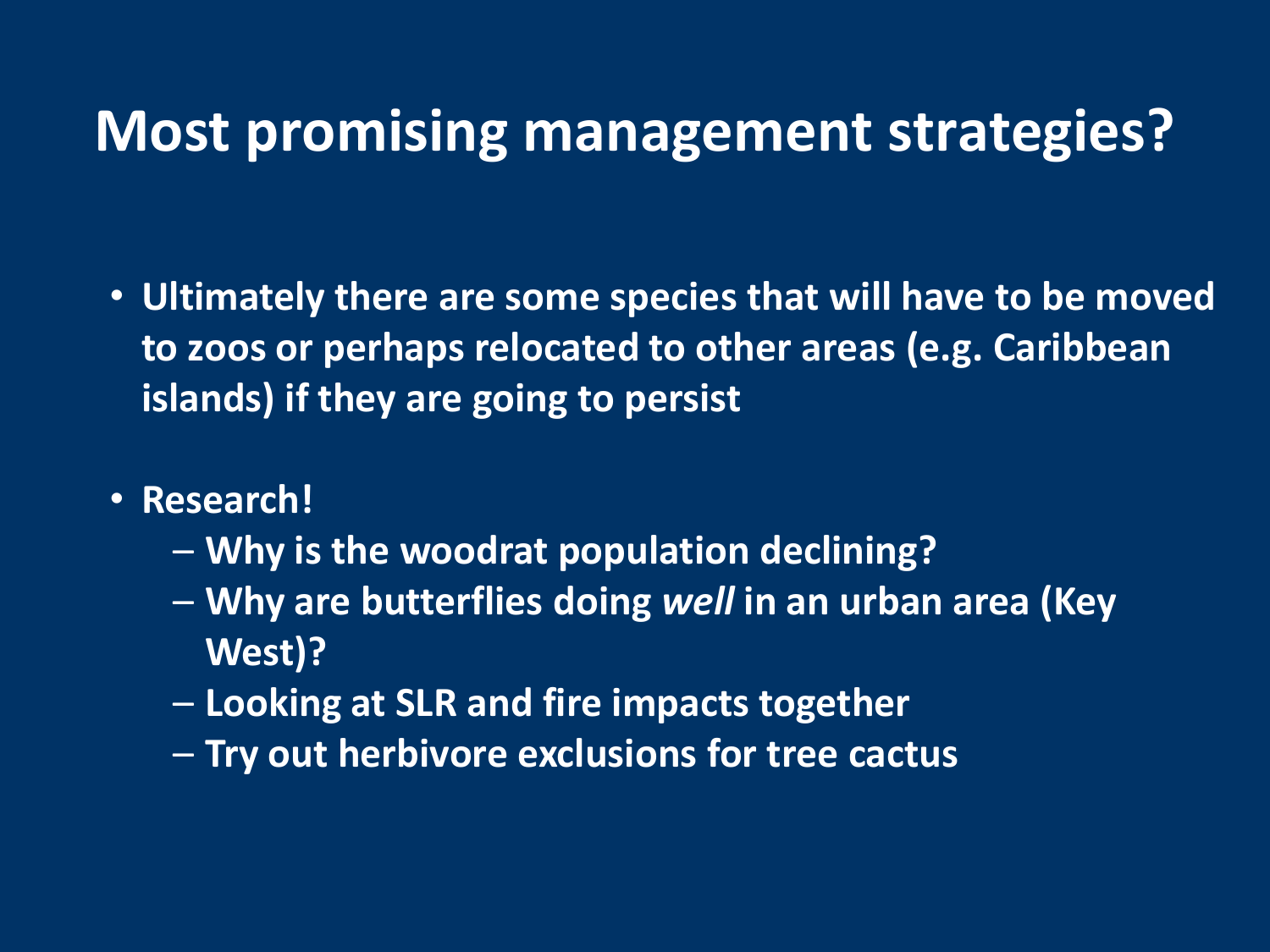#### **What Are We Discussing Tomorrow?**

- **Identify and prioritize best management practices for resilience and adaptation**
- **Identify and prioritize research and monitoring needs**
- **Identify and prioritize communication and education needs and methods**